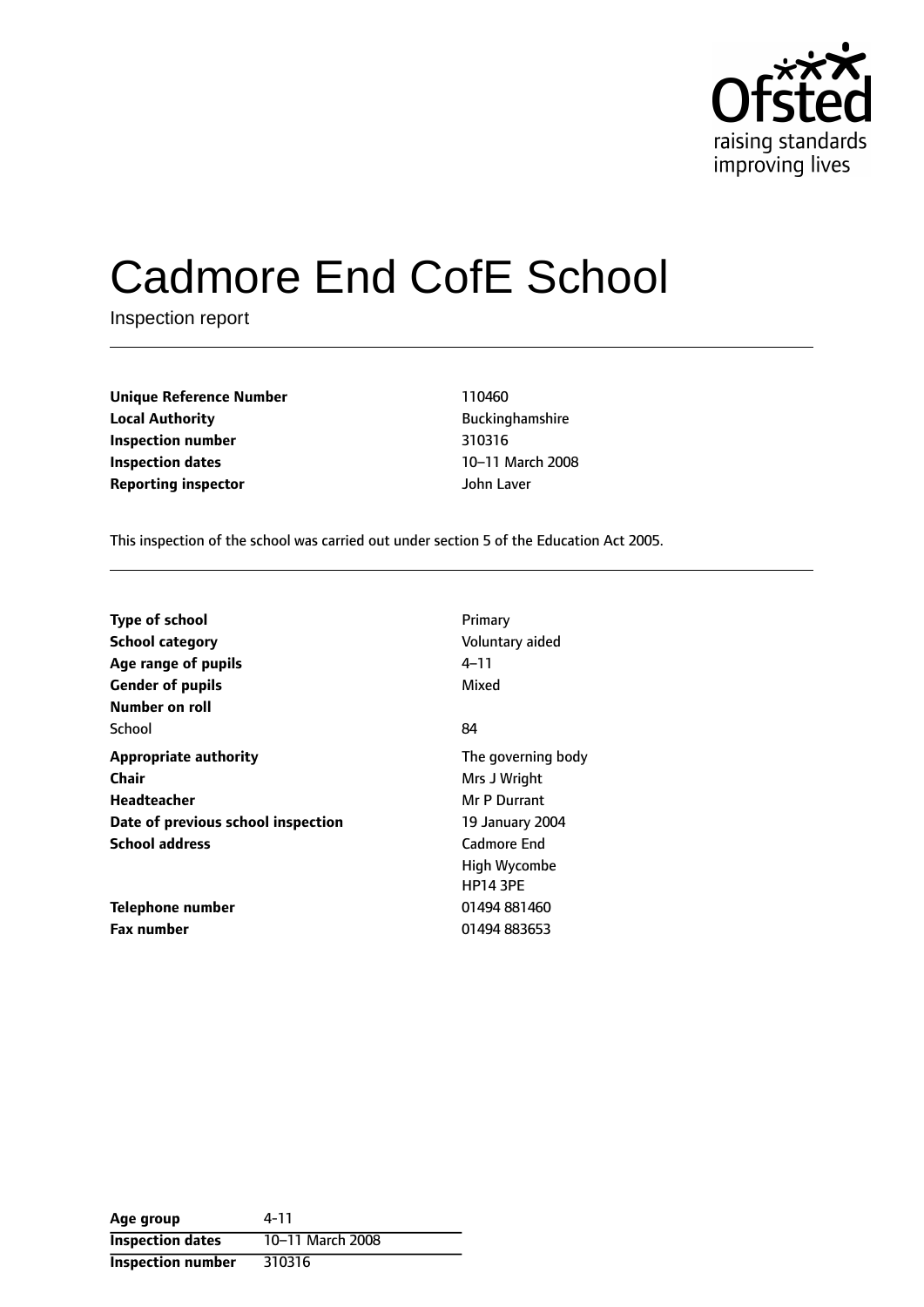.

© Crown copyright 2008

#### Website: www.ofsted.gov.uk

This document may be reproduced in whole or in part for non-commercial educational purposes, provided that the information quoted is reproduced without adaptation and the source and date of publication are stated.

Further copies of this report are obtainable from the school. Under the Education Act 2005, the school must provide a copy of this report free of charge to certain categories of people. A charge not exceeding the full cost of reproduction may be made for any other copies supplied.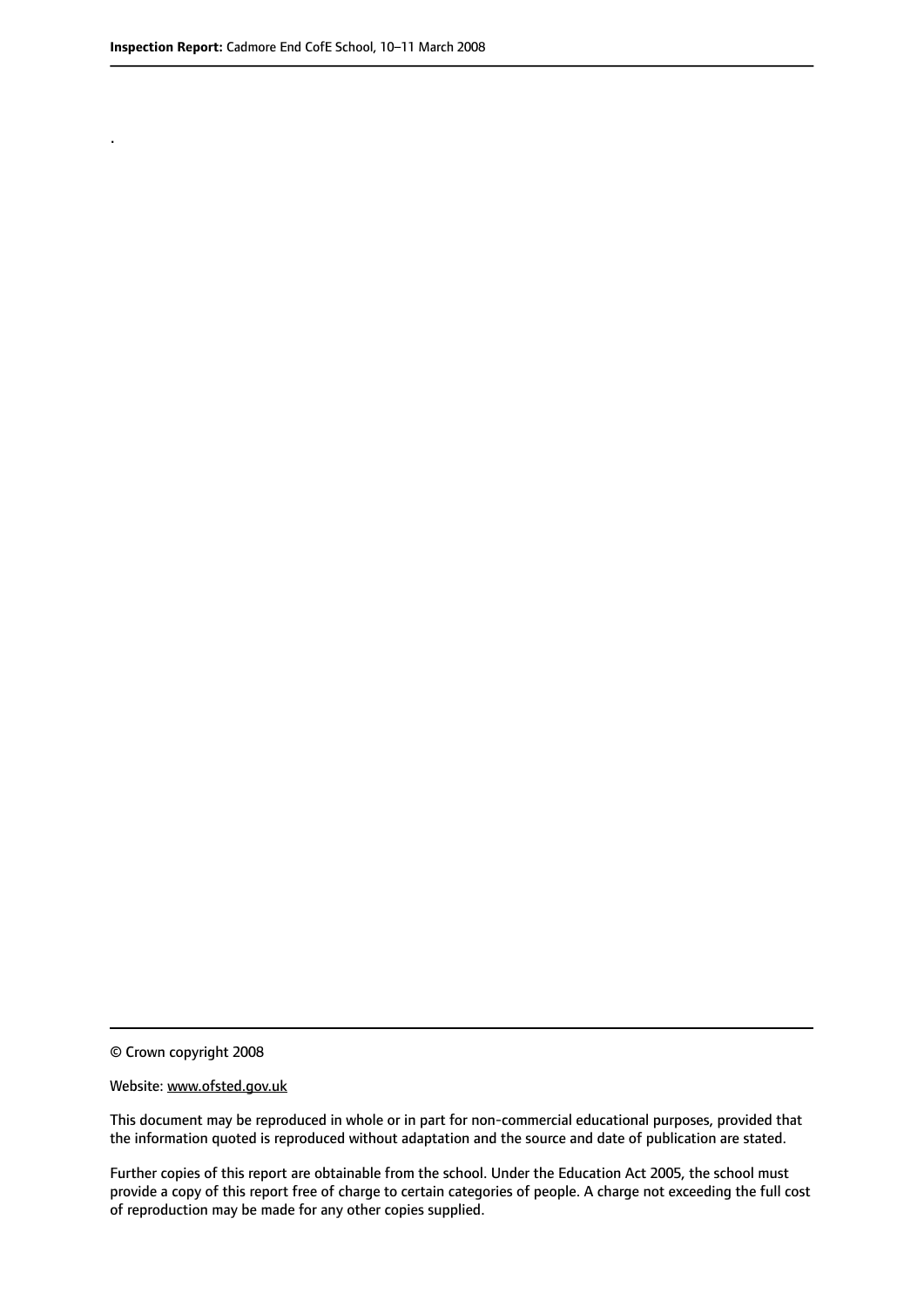# **Introduction**

The inspection was carried out by an Additional Inspector.

#### **Description of the school**

The school is much smaller than average. The proportion of pupils with learning difficulties, which include a range of emotional problems and difficulties with literacy and numeracy, is broadly average. Almost all pupils are of White British heritage. During the previous two years the school has acquired a new headteacher and has experienced a complete change of teaching staff except for the two part-time teachers sharing the Foundation Stage.

#### **Key for inspection grades**

| Outstanding  |
|--------------|
| Good         |
| Satisfactory |
| Inadequate   |
|              |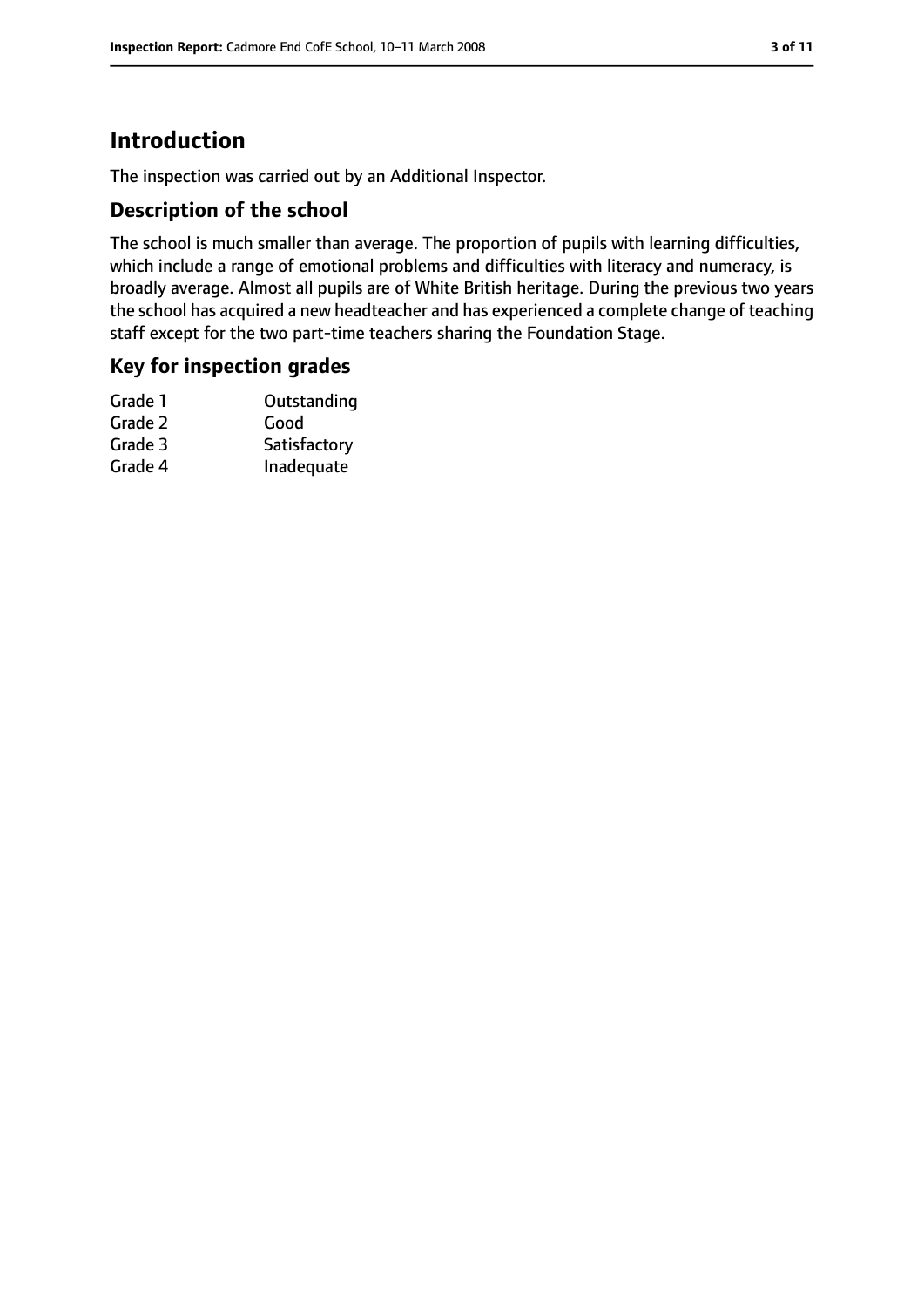# **Overall effectiveness of the school**

#### **Grade: 3**

'The school has made great improvements over recent years. New leadership and a fantastic team of teachers have really raised standards.' This statement from a parent was typical of many received during the inspection. Cadmore End provides a satisfactory and improving standard of education. Staff have begun to implement some appropriate, major changes, which are bringing improving achievement, especially amongst older pupils. The school is thereby building on several strengths, both in pupils' personal development and in good provision in the Foundation Stage.

The very small number of pupils entered for national tests makes comparisons difficult, and has been a major contributory factor to fluctuating standards from year to year. The school has only recently begun to assess and track pupils' progress with any real degree of accuracy. Pupils join Year 1 with standards broadly in line with expectations, although with weaknesses in writing. Current standards of the very few pupils in Year 6 are average, and overall pupils now make satisfactory progress throughout the school. This is because the school has successfully addressed the underachievement of older pupils, a feature of recent national test results. Boys in the current Year 6 achieve as well as, and in some cases better than, girls. This has reversed a previous trend. The most able pupils, and those with a range of literacy, numeracy and emotional difficulties, make similar progress to other pupils. Sometimes they achieve well because of additional help from support staff or outside specialists.

Success in addressing past underachievement is partly the result of the impact of leadership on improving teaching. There are still inconsistencies, but no unsatisfactory teaching. In the best lessons, pupils learn quickly, due to a good level of challenge and the opportunity to learn independently. This was seen at its best in a lesson in which pairs of older pupils considered different styles of writing, using their research and computer skills to good effect. Where teaching is satisfactory, there is insufficient use of assessment to match work to all pupils' needs. Also marking is inconsistent, making too little use of pupils' learning targets, and not ensuring that pupils know how to improve their work.

Personal development is good. Pupils enjoy coming to school, feel safe, and are particularly enthusiastic about the recently introduced wide range of after-school clubs. They enjoy helping each other, for example in the playground or as monitors. The range of extracurricular activities, unusual in such a small school, is the strength of the curriculum, which is satisfactory overall. Pupils comment on the good level of personal care, and parents comment on the staff's commitment to supporting vulnerable pupils. Attendance is satisfactory and there are comprehensive procedures in place to monitor this. The school is developing realistic assessment systems to track pupils' progress more accurately, and to set personal targets. This is having a mixed impact in the classroom because teachers use this information inconsistently.

The headteacher operates without a leadership team, but is supported well by a governing body that is becoming more knowledgeable, involved and challenging. Together they deserve considerable credit for the improvements. However, leadership and management are satisfactory because several initiatives are at an early stage. Self-evaluation is mostly accurate, and the resulting planning for improvement is appropriate and realistic. In this very small school, those responsible for subject areas currently have few opportunities for monitoring, and ensuring that best practice in their subjects can be shared effectively amongst all teachers. Nevertheless, the headteacher has brought about improvements in assessment, whilst provision in the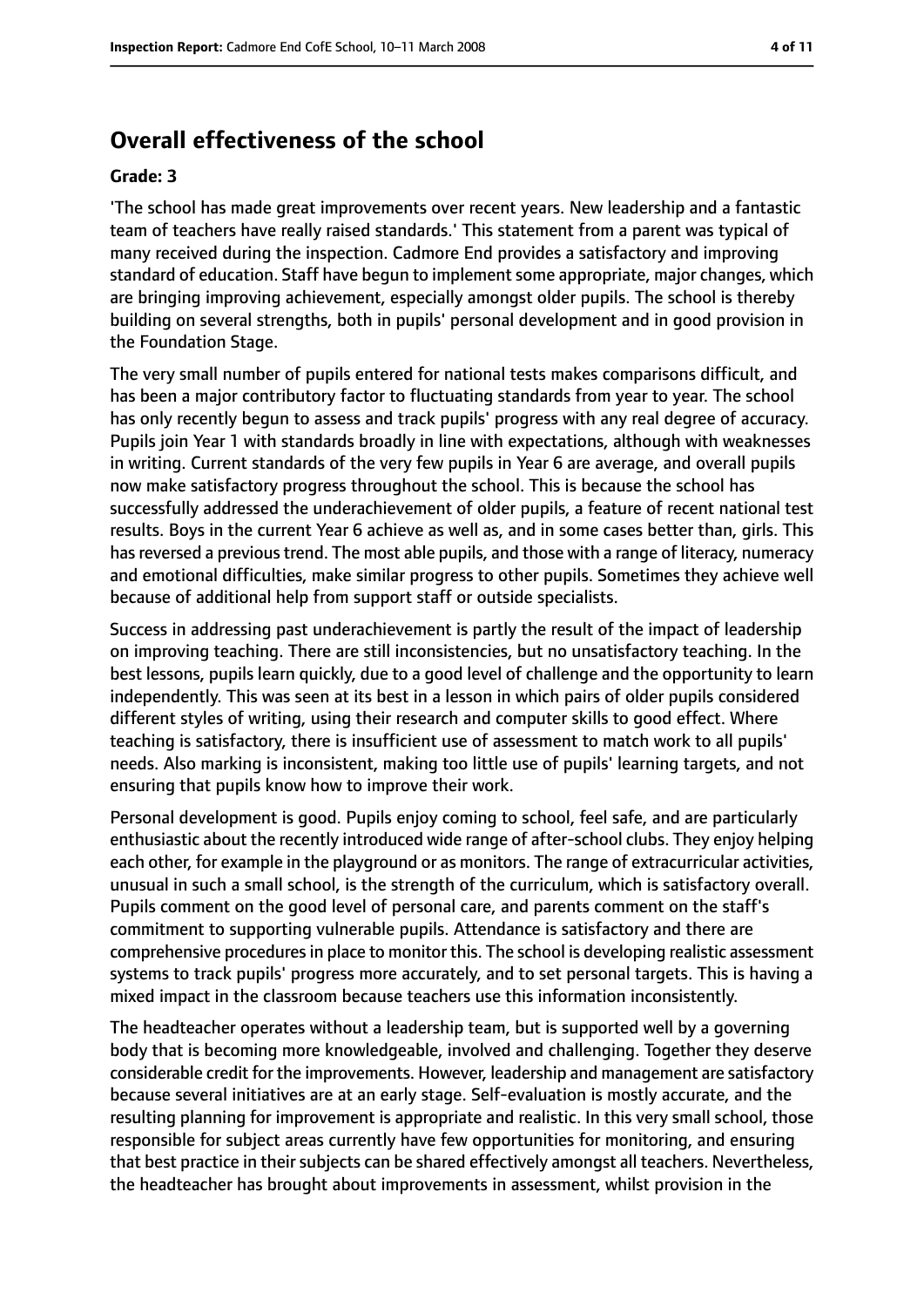Foundation Stage, mathematics and science has improved since the previous inspection. By building on these successes, and also on the strengths in pupils' personal development and the recent improvements in standards and achievement, the school is currently on track to meet its academic targets. There is satisfactory capacity for improvement: the school has a realistic prospect of raising achievement still further, with an enthusiastic, though still relatively inexperienced, workforce.

## **Effectiveness of the Foundation Stage**

#### **Grade: 2**

Provision in the Foundation Stage is good. The small numbers of Nursery and Reception children make good progress in an attractive and well-resourced learning environment. Standards on entry vary considerably from year to year, but children reach the expected levels of skill and knowledge in most areas of skills and knowledge. Pupils currently in Reception are less advanced in basic writing skills. Teachers motivate the children, as seen when the children had great fun in learning to play African musical instruments. The majority of children develop good social skills and are well prepared for the transition to Year 1. The Foundation Stage is well led. Thorough assessment procedures enable staff to plan an appropriate range of managed and independent learning activities, which ensure good progress.

# **What the school should do to improve further**

- Raise standards and improve achievement by ensuring more consistent use of assessment in the classroom to set targets, and plan work that meets the needs of all pupils.
- Improve the quality of marking and feedback to give pupils more guidance on how to improve their work.
- Improve the overall quality of teaching by giving leaders more opportunities to monitor their subject areas and share best practice.

A small proportion of schools whose overall effectiveness is judged satisfactory but which have areas of underperformance will receive a monitoring visit by an Ofsted inspector before their next section 5 inspection.

# **Achievement and standards**

#### **Grade: 3**

Achievement is satisfactory but improving. The school's recent focus on science has been successful, with older pupils in particular showing evidence of good progress, for example in the accurate writing up of experiments. Standards in reading, writing and mathematics are average in Year 2, with pupils making satisfactory and sometimes good progress. In the current Year 6, pupils achieve satisfactorily overall, although a significant proportion make good progress particularly in reading and science.

# **Personal development and well-being**

#### **Grade: 2**

Pupils' spiritual, moral, social and cultural development is good. Opportunities to develop spiritual awareness are taken, for example in assembly, as seen when pupils reflected on the 'water of life'. Pupils enjoy school, and talk enthusiastically about their teachers and activities both inside and out of lessons. They particularly enjoy the annual residential trip to the River Dart and after-school clubs. Pupils behave well, and show pride in their school. They appreciate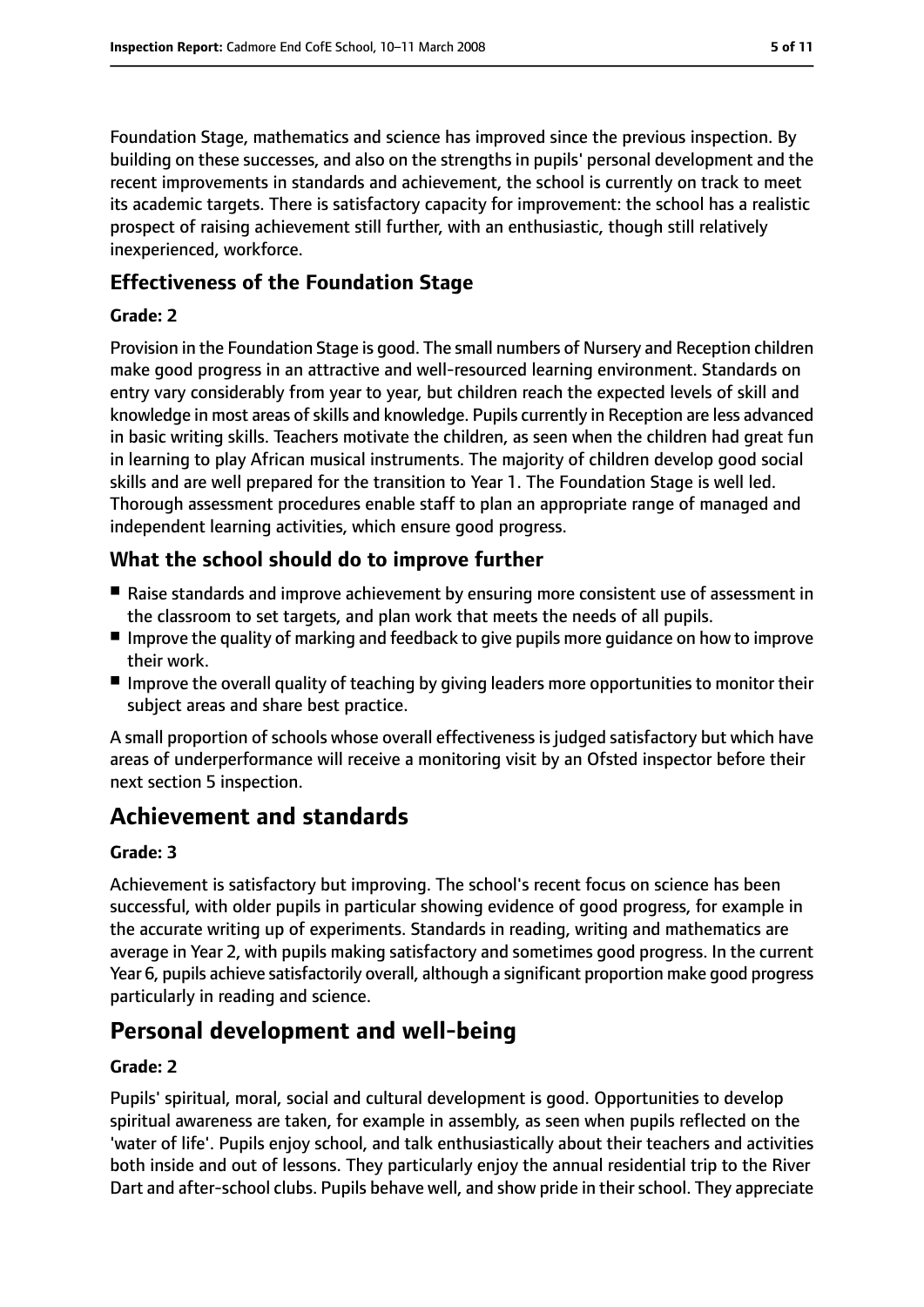the opportunity to serve on the school council, raise funds for the school and charities, and make a good contribution to the community. Pupils show a good understanding of the benefits of healthy eating and regular exercise. They say that they feel safe in school and are confident that the school will deal promptly with any problems they encounter. Improving standards and confidence, seen, for example, when pupils speak in class or assemblies, are preparing them well for the next stage of their education, although the development of basic skills such as literacy, numeracy and information and communication technology skills is satisfactory.

# **Quality of provision**

# **Teaching and learning**

#### **Grade: 3**

The best teaching shows high expectations of pupils' behaviour and what they can achieve. It encourages pupils to work on their own or collaboratively, so developing independence. In these lessons, teachers also use objectives well and keep pupils focused with a brisk pace. Pupils say how much they enjoy these lessons. Teaching and learning are satisfactory overall: in the lessons in which pupils make satisfactory rather than good progress, teachers do not match the level of work sufficiently to pupils' abilities. Tasks are 'more of the same' rather than taking pupils to the next level of challenge. Marking is often not constructive enough, since teachers make limited use of comments and targets to raise standards.

# **Curriculum and other activities**

#### **Grade: 3**

Parents are positive about the level of care in the school, which is supported through a well developed programme of personal, social and health education. Some good initiatives, such as the provision of French, are more recent. Although the planning of the curriculum hasimproved, with better links between subjects, there is not always enough progression in the level of work for pupils as they move through mixed age classes with a wide range of ability.

## **Care, guidance and support**

#### **Grade: 3**

Pupils feel confident and safe in school, despite the dangers of the busy road immediately outside the school. This testifies to the good level of personal care and support, especially for vulnerable pupils. Some of these pupils have shown remarkable gains in confidence due to the patient help of staff, and parents are very appreciative. Child protection arrangements are secure and well understood. In recent months the school has implemented an assessment system which tracks pupils' progress, and teachers and pupils collaborate in setting targets for academic and personal development. As yet, these are not used consistently enough in everyday teaching, or in marking, to have a significant impact on progress.

# **Leadership and management**

#### **Grade: 3**

The headteacher is ably supported by governors and staff, and together they have rightly identified the key areas for improvement. They have implemented several initiatives which are beginning to have a positive impact, for example in improving behaviour. The teaching staff is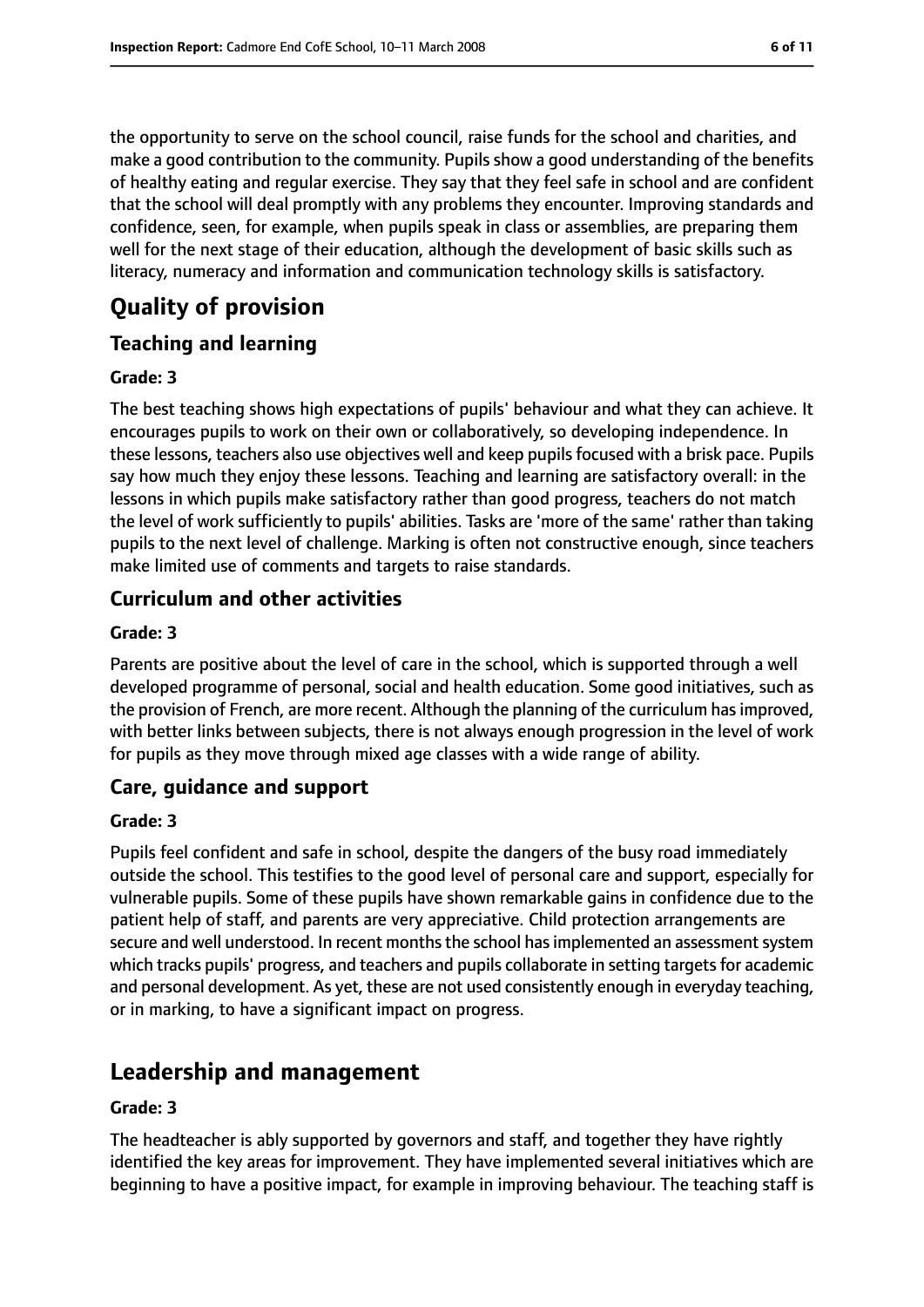mostly new and inexperienced. Although teachers have a subject leadership role, it is relatively undeveloped, and has a limited impact in the classroom. However, the headteacher does carry out extensive monitoring and this has resulted in improved teaching and learning. The school has developed some links with local schools, for example using a local secondary school for specialist support in sport. However, some of these partnerships, including membership of a 'learning community' of local schools to share expertise, are at a very early stage.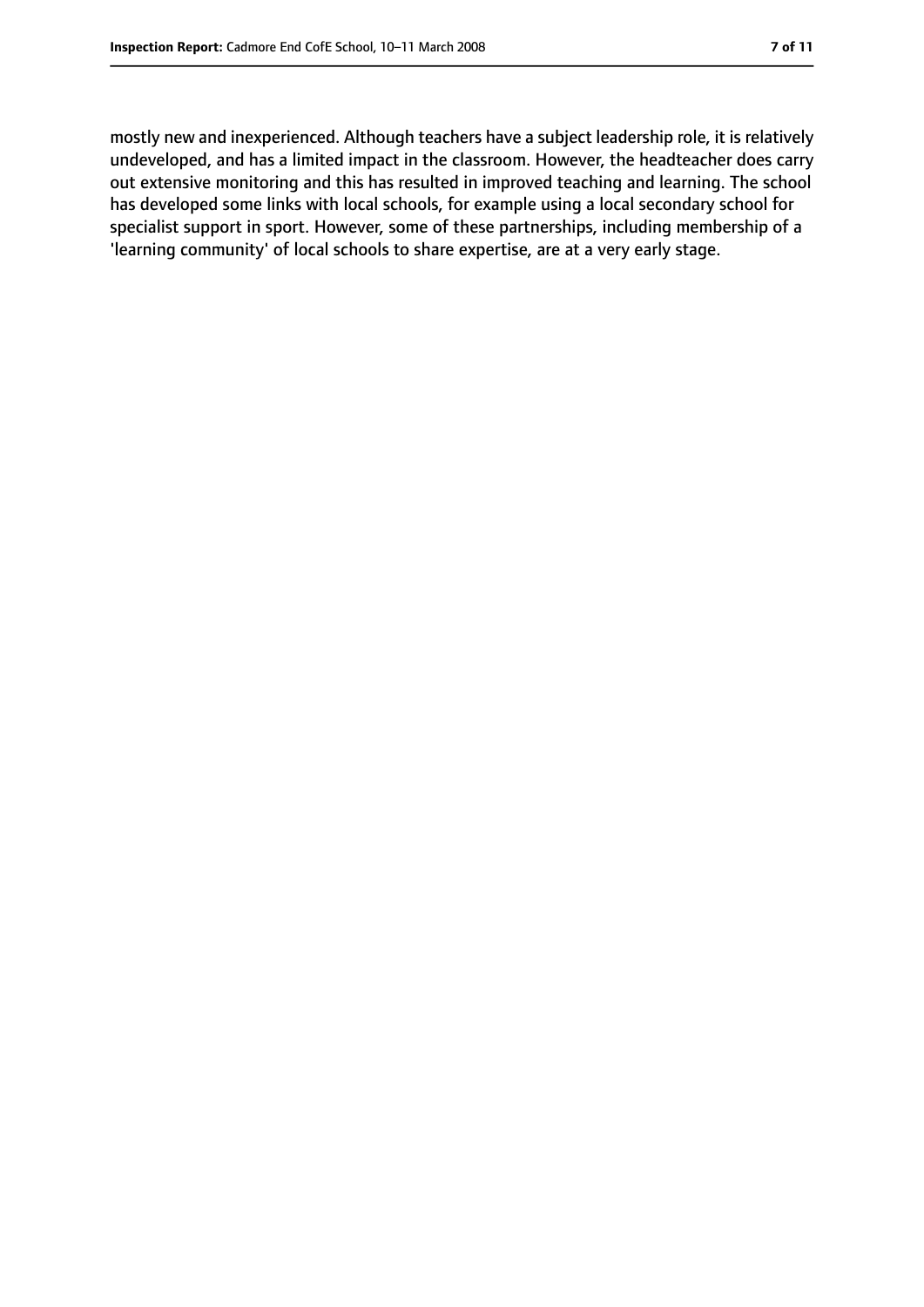**Any complaints about the inspection or the report should be made following the procedures set out in the guidance 'Complaints about school inspection', which is available from Ofsted's website: www.ofsted.gov.uk.**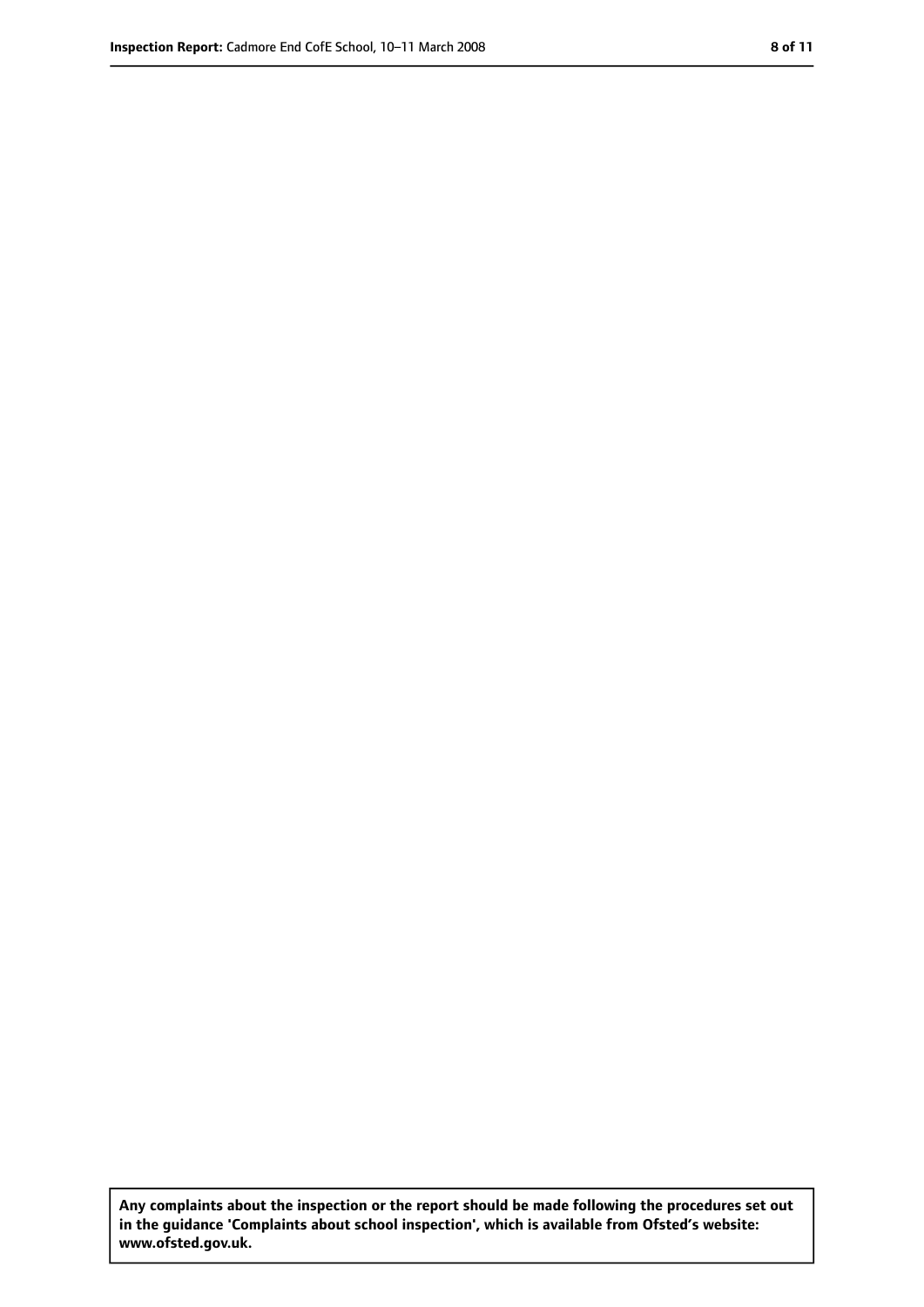#### **Annex A**

# **Inspection judgements**

| $^{\backprime}$ Key to judgements: grade 1 is outstanding, grade 2 good, grade 3 satisfactory, and | <b>School</b>  |
|----------------------------------------------------------------------------------------------------|----------------|
| arade 4 inadequate                                                                                 | <b>Overall</b> |

# **Overall effectiveness**

| How effective, efficient and inclusive is the provision of education, integrated<br>care and any extended services in meeting the needs of learners? |     |
|------------------------------------------------------------------------------------------------------------------------------------------------------|-----|
| Effective steps have been taken to promote improvement since the last<br>inspection                                                                  | Yes |
| How well does the school work in partnership with others to promote learners'<br>well-being?                                                         |     |
| The effectiveness of the Foundation Stage                                                                                                            |     |
| The capacity to make any necessary improvements                                                                                                      |     |

### **Achievement and standards**

| How well do learners achieve?                                                                               |  |
|-------------------------------------------------------------------------------------------------------------|--|
| The standards <sup>1</sup> reached by learners                                                              |  |
| How well learners make progress, taking account of any significant variations between<br>groups of learners |  |
| How well learners with learning difficulties and disabilities make progress                                 |  |

## **Personal development and well-being**

| How good is the overall personal development and well-being of the<br>learners?                                  |  |
|------------------------------------------------------------------------------------------------------------------|--|
| The extent of learners' spiritual, moral, social and cultural development                                        |  |
| The extent to which learners adopt healthy lifestyles                                                            |  |
| The extent to which learners adopt safe practices                                                                |  |
| How well learners enjoy their education                                                                          |  |
| The attendance of learners                                                                                       |  |
| The behaviour of learners                                                                                        |  |
| The extent to which learners make a positive contribution to the community                                       |  |
| How well learners develop workplace and other skills that will contribute to<br>their future economic well-being |  |

## **The quality of provision**

| How effective are teaching and learning in meeting the full range of the<br>learners' needs?          |  |
|-------------------------------------------------------------------------------------------------------|--|
| How well do the curriculum and other activities meet the range of needs<br>and interests of learners? |  |
| How well are learners cared for, guided and supported?                                                |  |

 $^1$  Grade 1 - Exceptionally and consistently high; Grade 2 - Generally above average with none significantly below average; Grade 3 - Broadly average to below average; Grade 4 - Exceptionally low.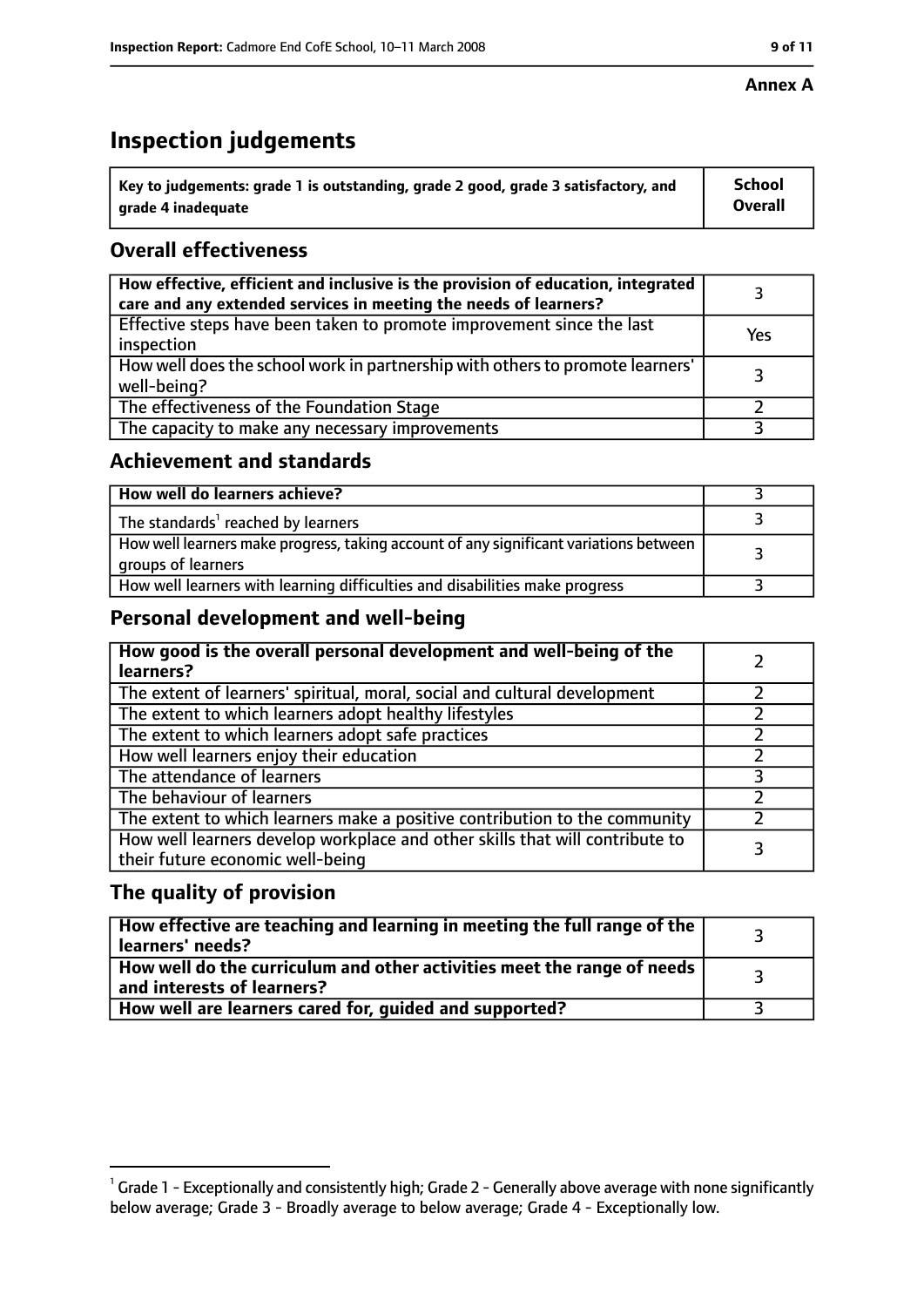# **Leadership and management**

| How effective are leadership and management in raising achievement<br>and supporting all learners?                                              |     |
|-------------------------------------------------------------------------------------------------------------------------------------------------|-----|
| How effectively leaders and managers at all levels set clear direction leading<br>to improvement and promote high quality of care and education |     |
| How effectively leaders and managers use challenging targets to raise standards                                                                 | 3   |
| The effectiveness of the school's self-evaluation                                                                                               |     |
| How well equality of opportunity is promoted and discrimination tackled so<br>that all learners achieve as well as they can                     | 3   |
| How effectively and efficiently resources, including staff, are deployed to<br>achieve value for money                                          | 3   |
| The extent to which governors and other supervisory boards discharge their<br>responsibilities                                                  | 3   |
| Do procedures for safequarding learners meet current government<br>requirements?                                                                | Yes |
| Does this school require special measures?                                                                                                      | No  |
| Does this school require a notice to improve?                                                                                                   | No  |